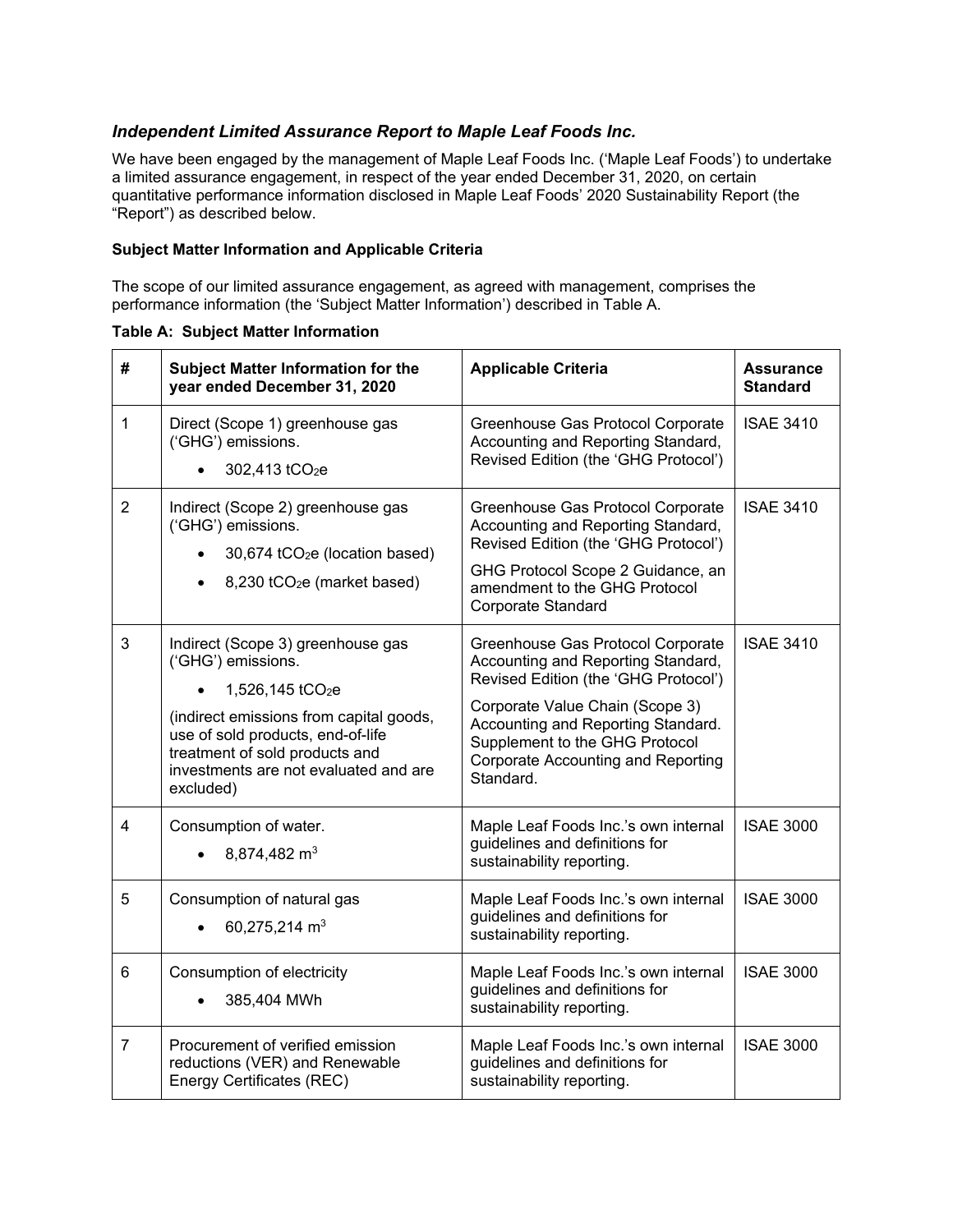| • VER: $380,792$ tCO <sub>2</sub> e                                         |                                                                                                     |                  |
|-----------------------------------------------------------------------------|-----------------------------------------------------------------------------------------------------|------------------|
| • REC: 43,436 MWh                                                           |                                                                                                     |                  |
| Production<br>$\bullet$ 711,100 metric tonnes of<br>finished goods produced | Maple Leaf Foods Inc.'s own internal<br>guidelines and definitions for<br>sustainability reporting. | <b>ISAE 3000</b> |

 The Subject Matter Information, contained within the Report has been determined by management on the basis of Maple Leaf Foods' assessment of the material issues contributing to Maple Leaf Foods' sustainability and GHG performance and most relevant to their stakeholders.

 There are no mandatory requirements for the preparation, publication or audit of sustainability and GHG performance metrics. As such, Maple Leaf Foods applies the World Resources Institute/World Business Council for Sustainable Development's Greenhouse Gas Protocol Corporate Accounting and Reporting Standard (the 'GHG Protocol') and its own internal reporting guidelines and definitions for corporate definitions can be found in the GRI Content Index and relevant footnotes in the Report. sustainability reporting (collectively the 'Applicable Criteria'). The internal reporting guidelines and

## **Management's responsibilities**

 Management is responsible for the preparation and presentation of the Subject Matter Information in accordance with the GHG Protocol and Maple Leaf Foods's internal reporting guidelines and definitions for sustainability reporting, current as at the date of our report. Management is also responsible for determining Maple Leaf Foods' objectives in respect of sustainability performance and reporting, including the identification of stakeholders and material issues, and for establishing and maintaining appropriate performance management and internal control systems from which the reported performance information is derived.

## **Our responsibility and professional requirements**

 Our responsibility in relation to the Subject Matter Information is to perform a limited assurance engagement and to express a conclusion based on the work performed. We conducted our engagement  *Engagements other than Audits or Reviews of Historical Financial Information* (ISAE 3000 Revised) and *Statements* (ISAE 3410), issued by the International Auditing and Assurance Standards Board. ISAE 3000 and ISAE 3410 require that we plan and perform our procedures to obtain the stated level of assurance, in accordance with the applicable criteria. in accordance with International Standard on Assurance Engagements 3000 (Revised) *Assurance*  International Standard on Assurance Engagements 3410 *Assurance Engagements on Greenhouse Gas* 

## **Independence, quality control and competence**

 We have complied with the independence and other ethical requirements of the Code of Ethics for Professional Accountants issued by the International Ethics Standards Board for Accountants, which is founded on fundamental principles of integrity, objectivity, professional competence and due care, confidentiality and professional behaviour.

 The firm applies International Standard on Quality Control 1 and accordingly maintains a comprehensive system of quality control including documented policies and procedures regarding compliance with ethical requirements, professional standards and applicable legal and regulatory requirements.

 The engagement was conducted by a multidisciplinary team which included professionals with suitable skills and experience in both assurance and in the applicable subject matters.

#### **Assurance approach**

 We planned and performed our work to obtain all the evidence, information and explanations we considered necessary in order to form our conclusion as set out below. A limited assurance engagement consists of making inquiries, primarily of persons responsible for the preparation of the Subject Matter